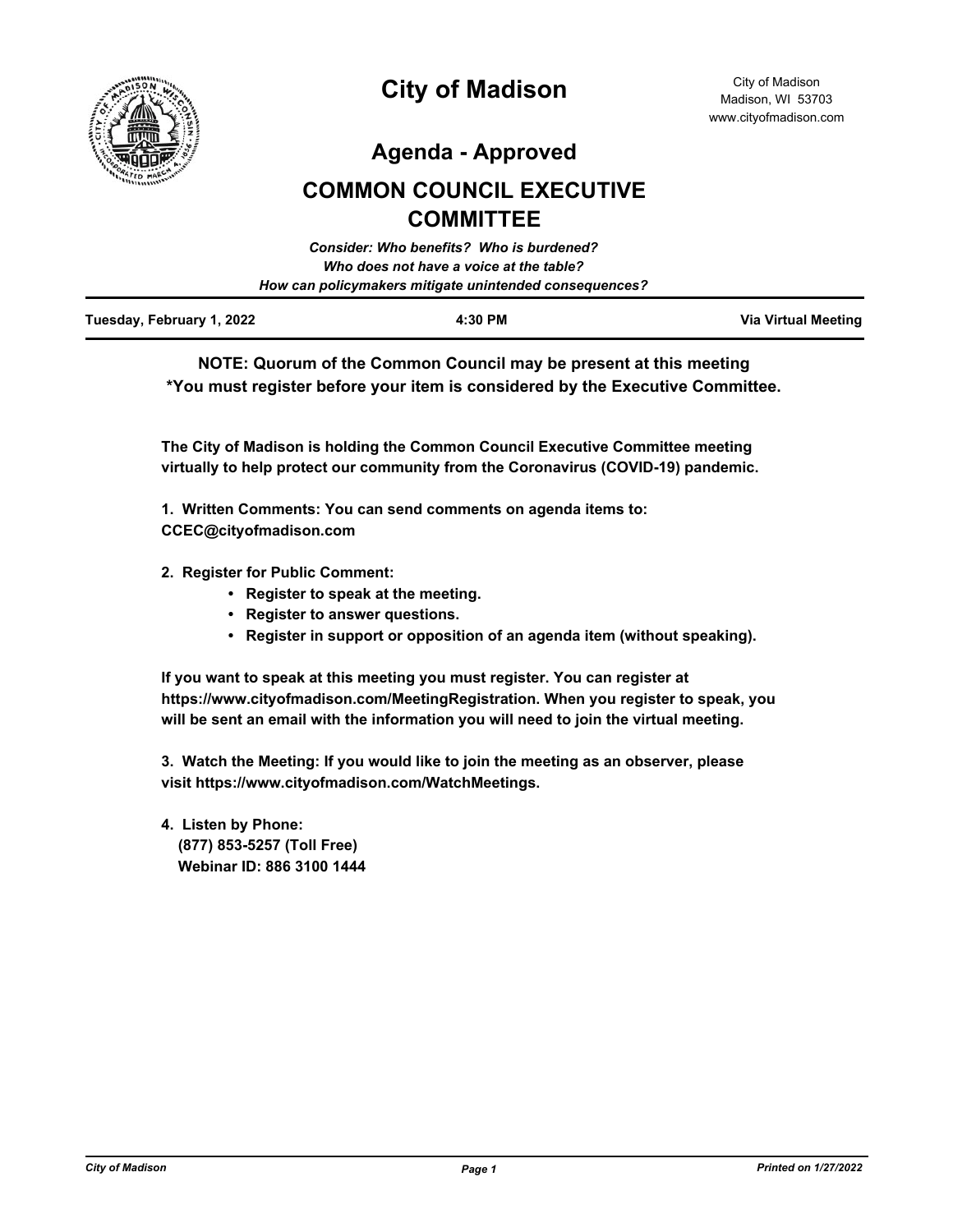If you need an interpreter, translator, materials in alternate formats or other accommodations to access this service, activity or program, please call the phone number below at least three business days prior to the meeting.

Si necesita un intérprete, un traductor, materiales en formatos alternativos u otros arreglos para acceder a este servicio, actividad o programa, comuníquese al número de teléfono que figura a continuación tres días hábiles como mínimo antes de la reunión.

Yog hais tias koj xav tau ib tug neeg txhais lus, ib tug neeg txhais ntawv, cov ntawv ua lwm hom ntawv los sis lwm cov kev pab kom siv tau cov kev pab, cov kev ua ub no (activity) los sis qhov kev pab cuam, thov hu rau tus xov tooj hauv qab yam tsawg peb hnub ua hauj lwm ua ntej yuav tuaj sib tham.

For accommodations, contact: Matalin Schoone, Legislative Management System Specialist, Common Council Office, (608) 266-4074 or email CCEC@cityofmadison.com

#### **CALL TO ORDER / ROLL CALL**

### **APPROVAL OF MINUTES**

Draft minutes from 1/18/22 meeting: http://madison.legistar.com/Calendar.aspx

#### **PUBLIC COMMENT**

**1. [69471](http://madison.legistar.com/gateway.aspx?m=l&id=/matter.aspx?key=80868)** Public Comment (2/1/22 meeting)

#### **DISCLOSURES AND RECUSALS**

Members of the body should make any required disclosures or recusals under the City's Ethics Code.

## **PRESENTATIONS**

**2. [69607](http://madison.legistar.com/gateway.aspx?m=l&id=/matter.aspx?key=80954)** Presentation: Housing Forward Plan

### **UPDATE ITEMS**

**3. [69594](http://madison.legistar.com/gateway.aspx?m=l&id=/matter.aspx?key=80953)** Update Item: Men's Homeless Shelter & Dairy Drive Campsite

## **ITEMS TO BE CONSIDERED**